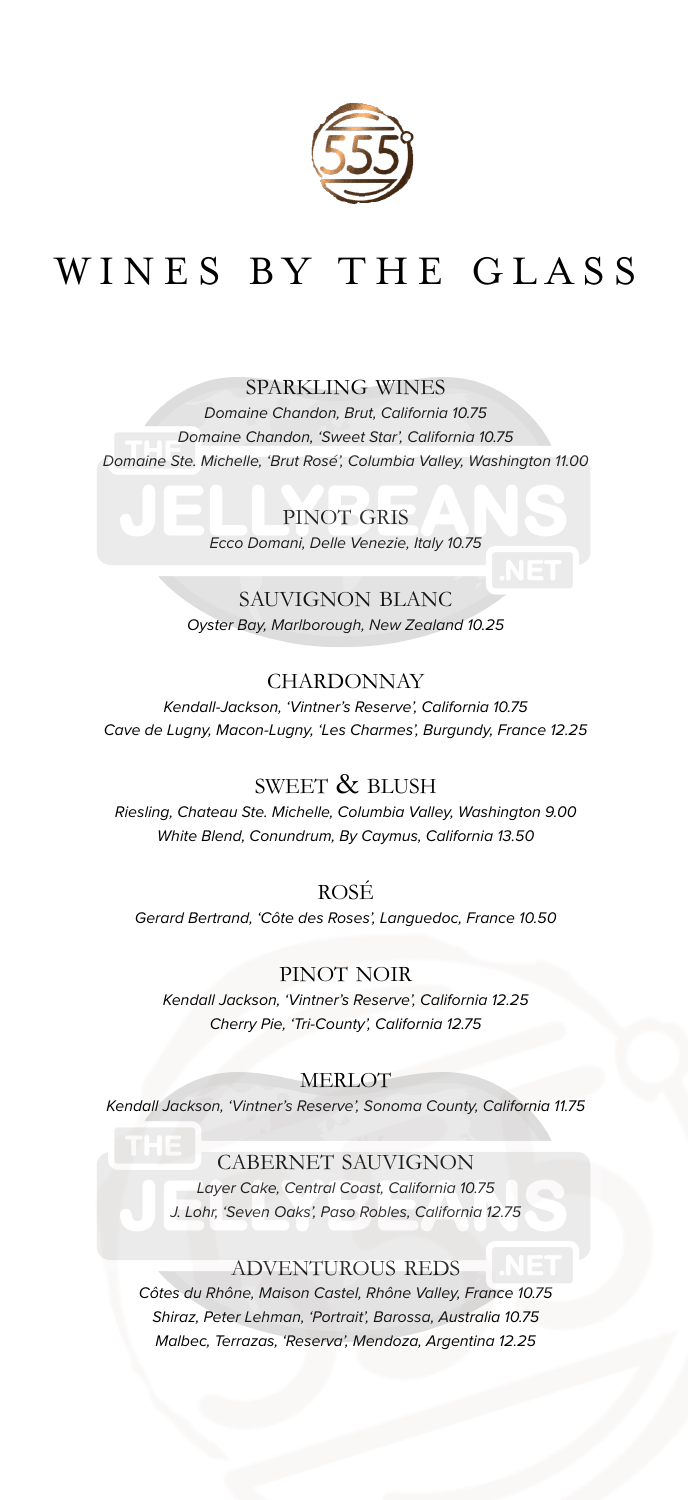### SPARKLING WINES

| 236 | Sparkling, Domaine Chandon, 'Brut', California                             | 39  |
|-----|----------------------------------------------------------------------------|-----|
| 204 | Sparkling, Domaine Chandon, 'Sweet Star', California                       | 39  |
| 203 | Sparkling, Domaine Ste. Michelle, 'Brut Rosé', Columbia Valley, Washington | 40  |
| 238 | Moscato d'Asti, Castello di Santa Vittoria, Piedmont, Italy                | 49  |
| 210 | Champagne, Perrier-Jouët, 'Grand Brut', France                             | 85  |
| 206 | Champagne, Heidsieck & Co., Monopole, 'Brut Rosé', France                  | 90  |
| 263 | Champagne, Moët & Chandon, 'Brut Impérial', France                         | 95  |
| 279 | Champagne, Veuve Clicquot, 'Yellow Label Brut', France, 375 ml             | 49  |
| 207 | Champagne, Veuve Clicquot, 'Yellow Label Brut', France                     | 96  |
| 211 | Champagne, Moët & Chandon, 'Rosé Impérial', France                         | 110 |
| 274 | Champagne, Moët & Chandon, 'Nectar Impérial', 'Rosé', France               | 110 |
| 299 | Champagne, Moët & Chandon, 'Ice Impérial', France                          | 115 |
| 242 | Champagne, Deutz, 'Blanc de Blancs', France                                | 120 |
| 208 | Champagne, Bollinger,' Special Cuvée', France                              | 150 |
| 209 | Champagne, Dom Pérignon, 'Brut', France                                    | 225 |

### PINOT GRIS

| 29                                                                                                                                                |
|---------------------------------------------------------------------------------------------------------------------------------------------------|
| 30                                                                                                                                                |
| 39                                                                                                                                                |
| 45                                                                                                                                                |
| 219 Zonin, Delle Venezie, Italy<br>227 GIFFT, Monterey County, California<br>224 Ecco Domani, Delle Venezie, Italy<br>239 J Vineyards, California |

### S A U V I G N O N B L A N C

| 226 | Oyster Bay, Marlborough, New Zealand                                       | 37 |
|-----|----------------------------------------------------------------------------|----|
| 216 | Kendall Jackson, 'Vintner's Reserve', California                           | 39 |
| 240 | Sauvignon Blanc/Semillon, Cape Mentelle, Margaret River, Western Australia | 40 |
|     | 255 Spy Valley, Marlborough, New Zealand                                   | 42 |
| 491 | Duckhorn, Napa Valley, California                                          | 60 |
| 498 | Cloudy Bay, Marlborough, New Zealand                                       | 60 |

# C H A R D O N N A Y

| 314 | GIFFT, Monterey County, California                          | 30 |
|-----|-------------------------------------------------------------|----|
| 235 | Bogle, California                                           | 32 |
| 228 | Mirassou, Central Coast, California                         | 34 |
| 318 | Layer Cake, Central Coast, California                       | 36 |
| 305 | Chateau Ste. Michelle, Columbia Valley, Washington          | 37 |
| 233 | Kendall Jackson, 'Vintner's Reserve', California            | 39 |
| 230 | Cave de Lugny, Macon-Lugny, 'Les Charmes', Burgundy, France | 45 |
| 220 | La Crema, Monterey County, California                       | 47 |
| 270 | Bouchard Père et Fils, Pouilly-Fuissé, Burgundy, France     | 49 |
| 275 | J Vineyards, Russian River Valley, California               | 57 |
| 247 | Grgich Hills Estate, Napa Valley, California                | 69 |
| 380 | Chalk Hill, Sonoma Coast, California                        | 70 |
| 381 | Newton, 'Unfiltered', Napa Valley, California               | 89 |
|     |                                                             |    |

# R O S É & BLUSH

| 313 | GIFFT, Monterey County, California                   | 30 |
|-----|------------------------------------------------------|----|
|     | 244 White Zinfandel, Canyon Road, California         | 30 |
| 316 | Gerard Bertrand, 'Côte des Roses', Languedoc, France | 38 |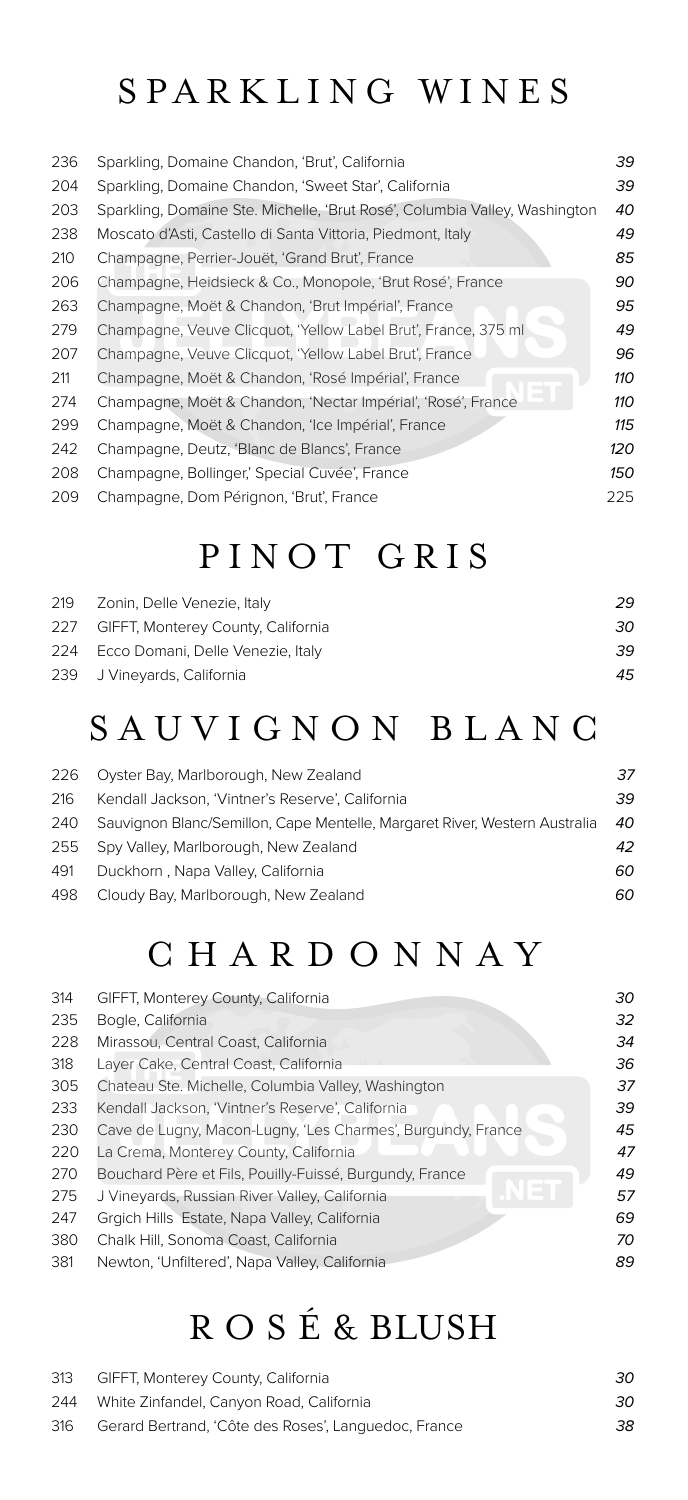#### EXOTIC WHITES

301 Riesling, Chateau Ste. Michelle, Columbia Valley, Washington *32* 232 Chenin Blanc, Baron Herzog, California *32* 217 Vouvray, Alban Ste. Pré, Loire Valley, France *32* 221 Côtes du Rhône, Famille Perrin, 'Réserve', Rhône Valley, France *32* 214 Riesling, Schmitt Söhne, 'Spätlese', Germany *38* 202 Moscato, Castello del Poggio, Delle Venezie, Italy *39* 225 Viognier, Maison Les Alexandrins, France *40* 302 Riesling, Albrecht, 'Tradition', Alsace, France *44* 218 White Blend, Conundrum, by Caymus, California *50*

#### PINOT NOIR

| 317 | Castle Rock, California Cuvée, California             | 35 |
|-----|-------------------------------------------------------|----|
| 251 | Mirassou, California                                  | 36 |
| 320 | Layer Cake, Central Coast, California                 | 43 |
| 234 | Kendall Jackson, 'Vintner's Reserve', California      | 45 |
| 304 | Sokol Blosser, 'Evolution', Willamette Valley, Oregon | 46 |
| 257 | Robert Stemmler Winery, Carneros, California          | 46 |
| 306 | Cherry Pie, 'Tri-County', California                  | 47 |
| 237 | La Crema, Monterey, California                        | 49 |
| 259 | Spy Valley, Marlborough, New Zealand                  | 57 |
| 252 | Van Duzer, Willamette Valley, Oregon                  | 60 |
| 273 | Hartford Court, Russian River Valley, California      | 65 |

#### Z I N F A N D E L

| 253 Cline, Lodi, California                                 | 38 |
|-------------------------------------------------------------|----|
| 332 Michael David, 'Earthquake', Lodi, California           | 65 |
| 454 Edmeades, 'Perli Vineyard', Mendocino Ridge, California | 68 |

# M E R L O T

|     | 245 Murphy-Goode, California                                    | 36 |
|-----|-----------------------------------------------------------------|----|
| 331 | Columbia Crest, Columbia Valley, Washington                     | 40 |
| 268 | Kendall Jackson, 'Vintner's Reserve', Sonoma County, California | 43 |
|     | 246 Frei Brothers, Dry Creek Valley, California                 | 47 |
|     | 297 Duckhorn, Napa Valley, California                           | 75 |
|     |                                                                 |    |

#### C A B E R N E T S A U V I G N O N

| 287 | Concho y Toro, 'Casillero del Diablo', Central Valley, Chile    | 35 |
|-----|-----------------------------------------------------------------|----|
| 243 | Canyon Road, California                                         | 35 |
| 282 | Herzog, 'Lineage', Paso Robles, California                      | 35 |
| 347 | Castle Rock, Paso Robles, California                            | 36 |
| 310 | Banrock Station, South Eastern Australia                        | 36 |
| 285 | Mirassou, California                                            | 38 |
| 280 | Layer Cake, California                                          | 39 |
| 283 | Hess Select, North Coast, California                            | 44 |
| 288 | Kendall Jackson, 'Vintner's Reserve', Sonoma County, California | 45 |
| 328 | J. Lohr, 'Seven Oaks', Paso Robles, California                  | 47 |
| 292 | Duckhorn, 'Decoy', Sonoma County, California                    | 49 |
| 300 | Daniel Cohn, 'Bellacosa', Sonoma, California                    | 55 |
| 266 | Heitz Cellar, Napa Valley, California                           | 80 |
| 294 | Caymus, Napa Valley, California                                 | 90 |
| 312 | Château Cantemerle, Haut-Médoc, Bordeaux, France                | 95 |
|     |                                                                 |    |